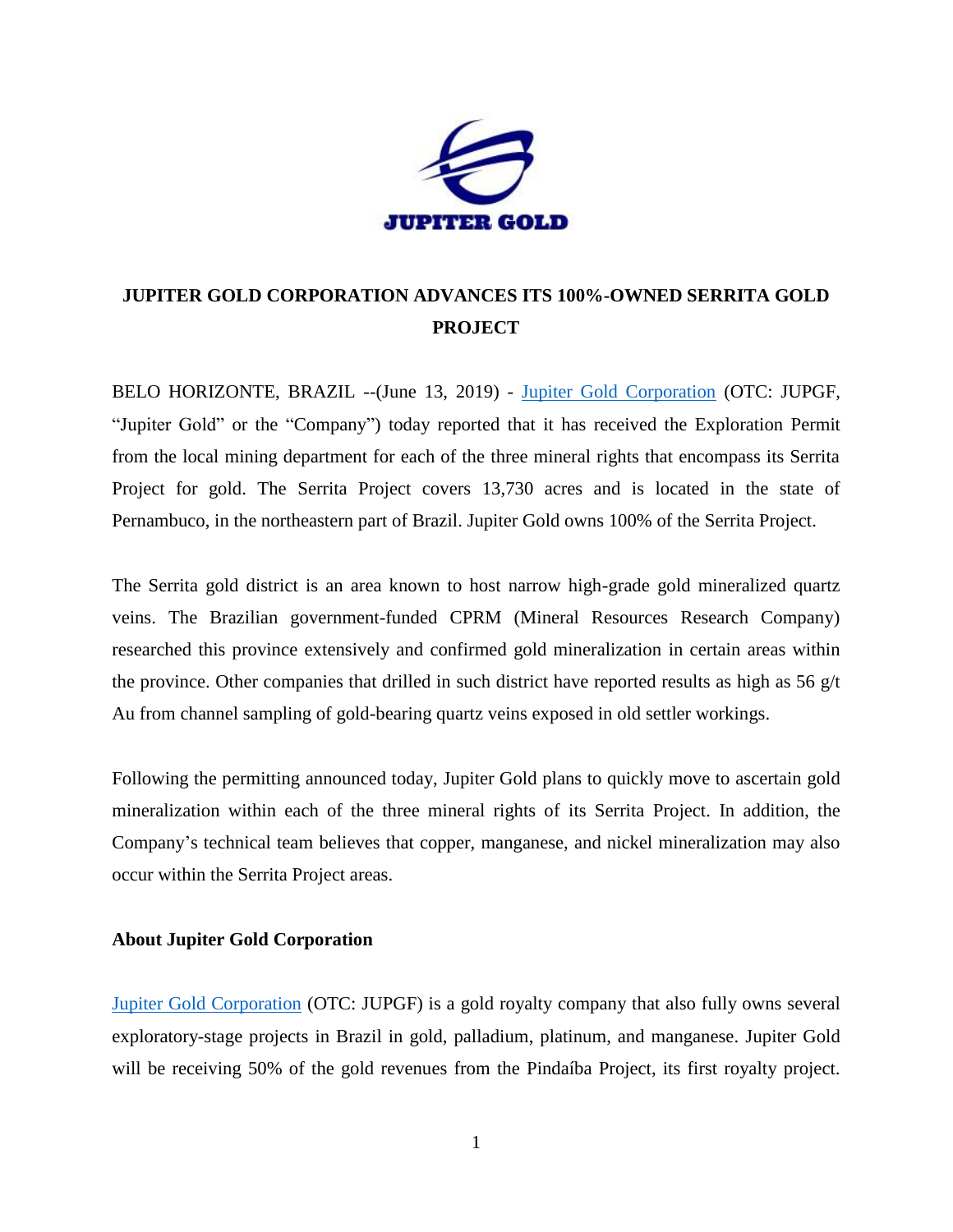Additionally, Jupiter Gold owns 100% of six gold projects, 100% of a gold/palladium/platinum project, and 100% of a manganese project, all totaling an aggregate of 101,366 acres.

Jupiter Gold's annual financial statements are audited by a U.S. auditor. The Company files required periodic reports with the Securities and Exchange Commission. Its common stock trades in the U.S. over-the-counter market under the ticker symbol JUPGF and its shares may be transacted through various brokers-dealers such as TD Ameritrade, Inc., Glendale Securities, Inc. and Charles Schwab Corp. More information on Jupiter Gold can be found at [www.jupitergoldcorp.com.](http://www.jupitergoldcorp.com/) Follow it [@JupiterGoldCorp.](http://www.twitter.com/JupiterGoldCorp)

[Brazil Minerals, Inc.](http://www.twitter.com/BMIXstock) (OTC: BMIX) currently holds a 49% ownership stake in Jupiter Gold.

## **Safe Harbor Statement**

*This press release contains forward-looking statements made under the "safe harbor" provisions of the U.S. Private Securities Litigation Reform Act of 1995. Forward looking statements are based upon the current plans, estimates and projections of Jupiter Gold Corporation's management and are subject to risks and uncertainties, which could cause actual results to differ from the forward- looking statements. Such statements include, among others, those concerning market and industry segment growth and demand and acceptance of new and existing products; any projections of production, reserves, sales, earnings, revenue, margins or other financial items; any statements of the plans, strategies and objectives of management for future operations; any statements regarding future economic conditions or performance; uncertainties related to conducting business in Brazil, as well as all assumptions, expectations, predictions, intentions or beliefs about future events. Therefore, you should not place undue reliance on these forward-looking statements. The following factors, among others, could cause actual results to differ from those set forth in the forward-looking statements: business conditions in Brazil, general economic conditions, geopolitical events and regulatory changes, availability of capital, Jupiter Gold Corporation's ability to maintain its competitive position and dependence on key management. This press release does not constitute an offer to sell or the solicitation of an offer to buy any security and shall not constitute an offer, solicitation or sale of any securities in any*